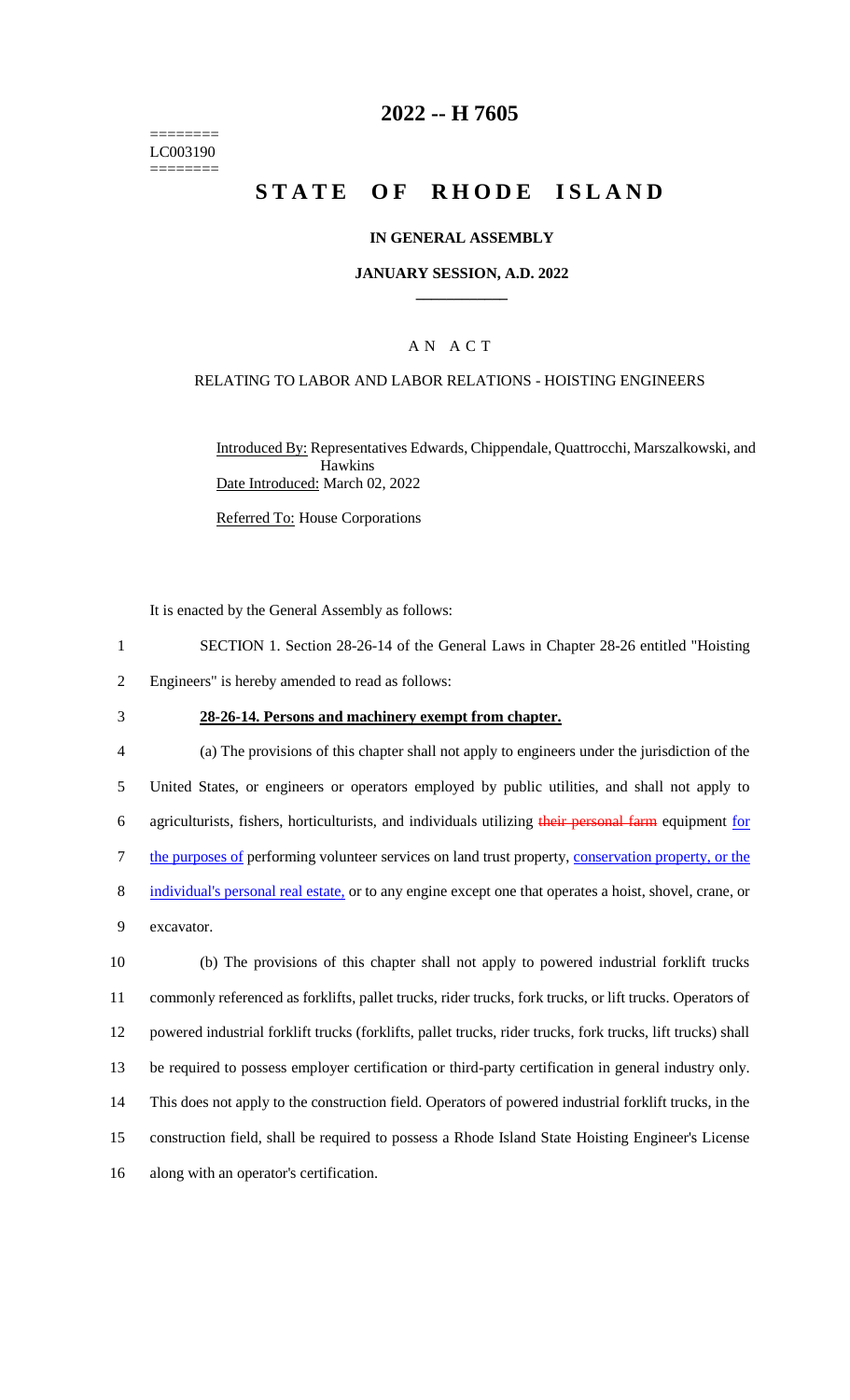1 SECTION 2. This act shall take effect upon passage.

#### $=$ LC003190  $=$